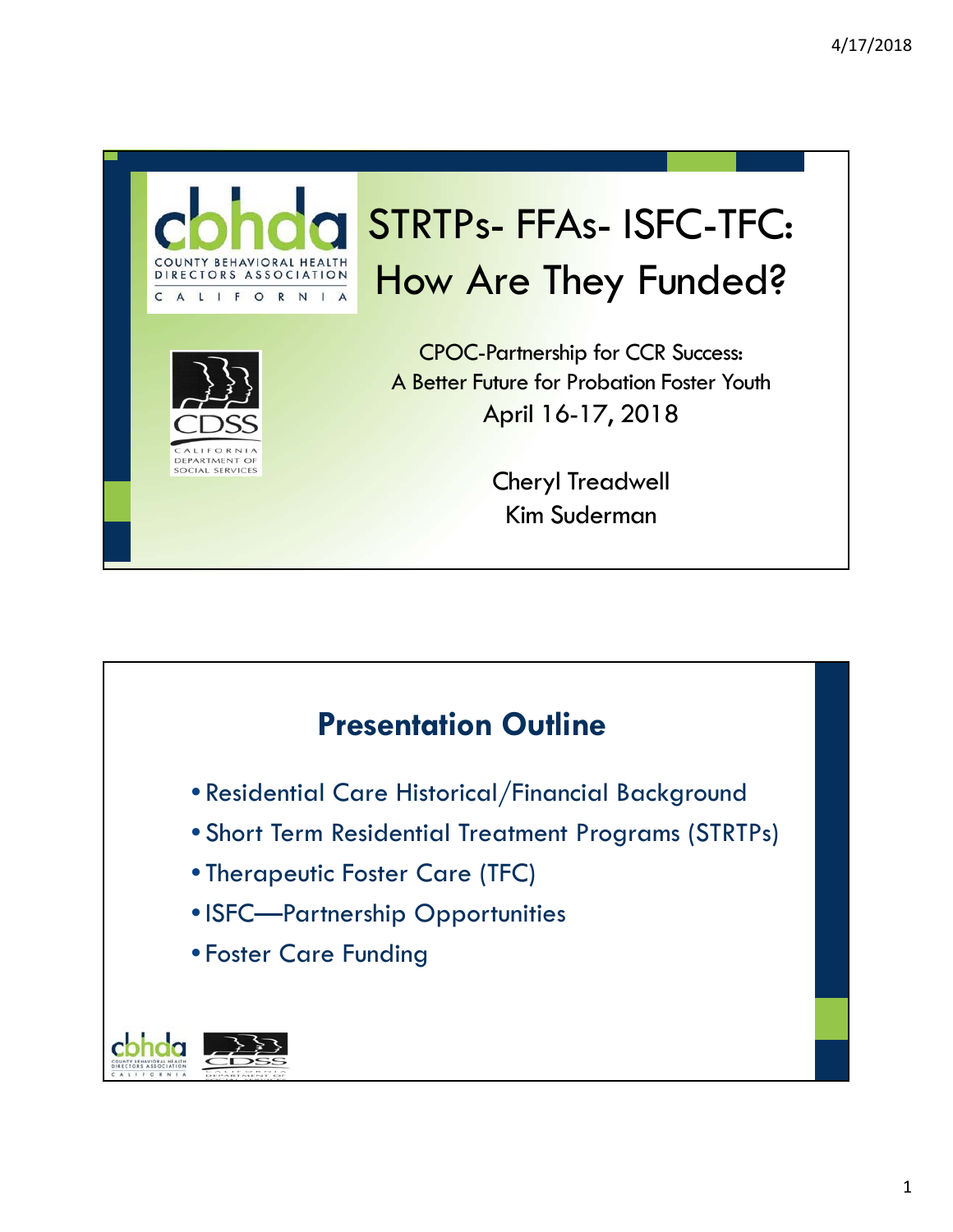## **Residential Care Historical Background of Adding Mental Health Services**



## **Residential Care & Mental Health Service History**

### **Rate Classification Level (RCL) 13/14 Certification**

- 1992—DMH in concert with the CMHDA, CDSS and provider organizations, developed a single statewide certification process RCL 13/14s
	- RCL 13/14 was a higher level of care—required expertise in mental health service
	- DMH LET No 98-02 issued April 28, 1998—was effect since 7-1-92

#### **STRTP Program Approval & Medi-Cal Certification**

- 2016—Congregate Care begins the shift to STRTPs
	- DHCS Info No 17-016 Program Approval/Medi-Cal Certification Protocol replaced DMH Let No 98-02 for STRTPs

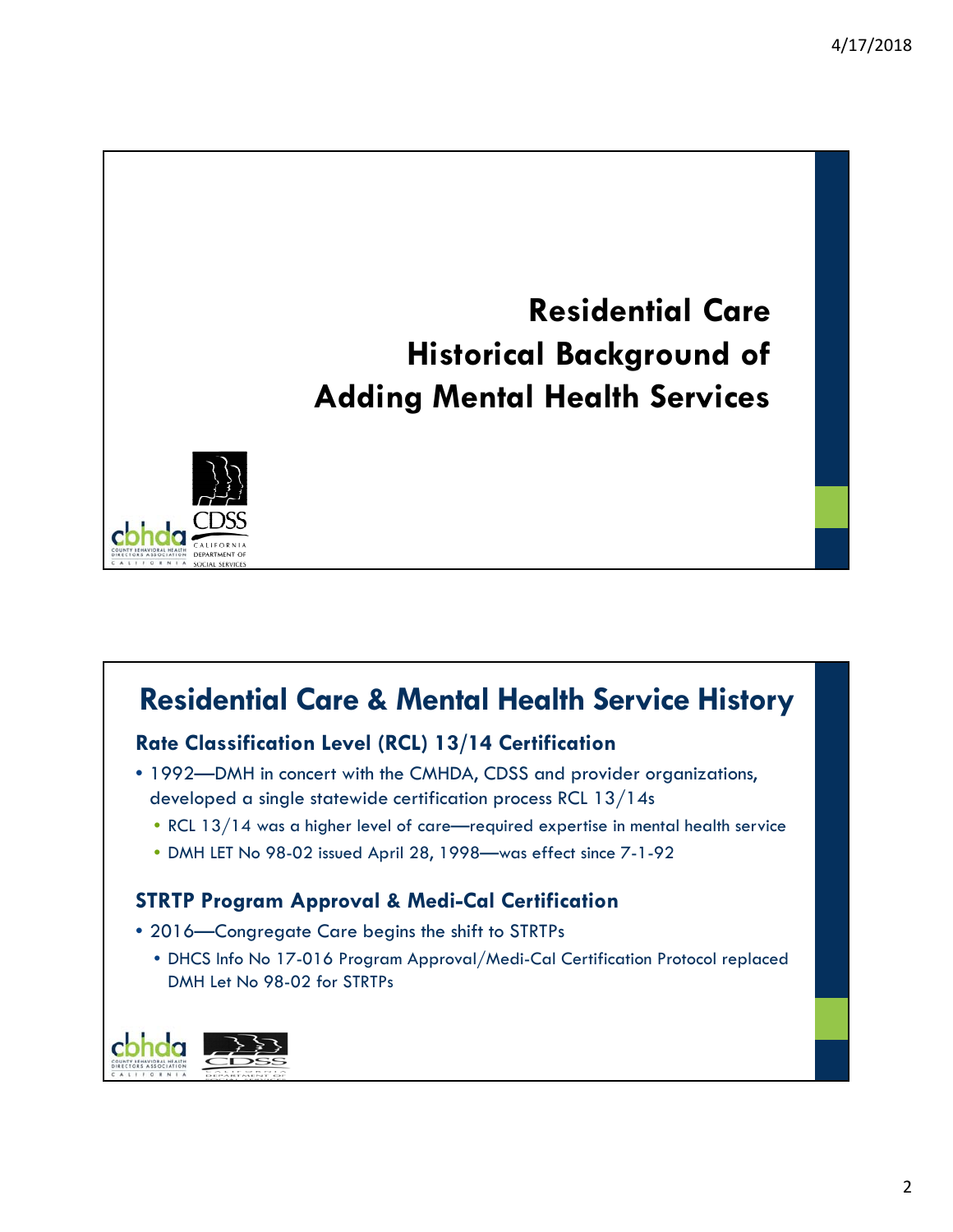## **Residential Care & Mental Health Service History**

### **Rate Classification Level (RCL) 13/14 Certification**

- 1992—DMH in concert with the CMHDA, CDSS and provider organizations, developed a single statewide certification process RCL 13/14s
	- RCL 13/14 was a higher level of care—required expertise in mental health service
	- DMH LET No 98-02 issued April 28, 1998—was effect since 7-1-92

### **STRTP Program Approval & Medi-Cal Certification**

- 2016—Congregate Care begins the shift to STRTPs
	- DHCS Info No 17-016 Program Approval/Medi-Cal Certification Protocol replaced DMH Let No 98-02 for STRTPs



## **Residential Care & Mental Health Service History**

### **STRTP Programs are not traditional group home care**

- Children/youth placed in STRTPs should receive intensives services they need to stabilize & return home or transition to other home based family setting.
- STRTPs need to provide a full array of services including the Specialty Mental Health Services based on medical necessity
- The blended funding of Medicaid and Title IV-E are the primary funding streams that support foster children/youth.

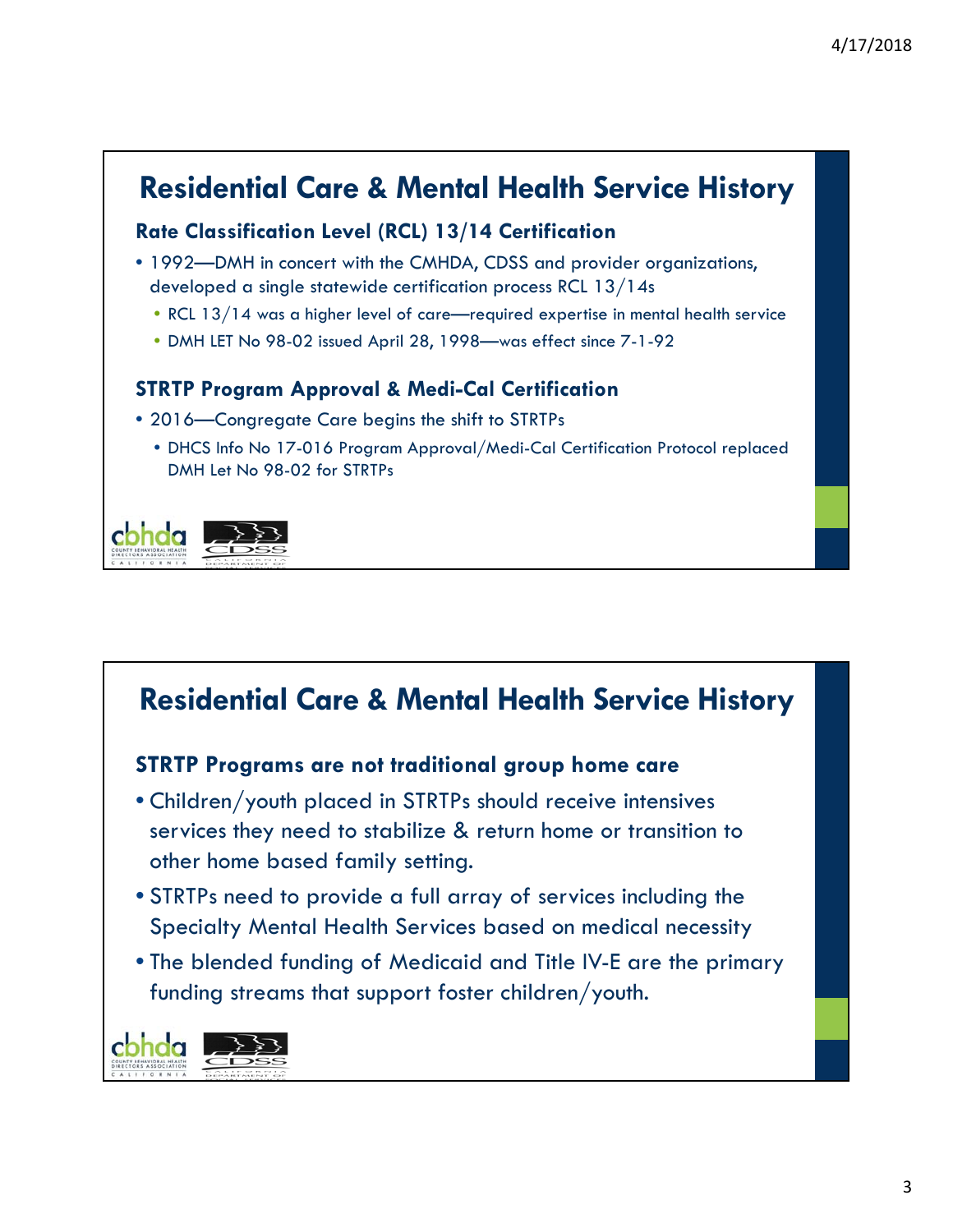

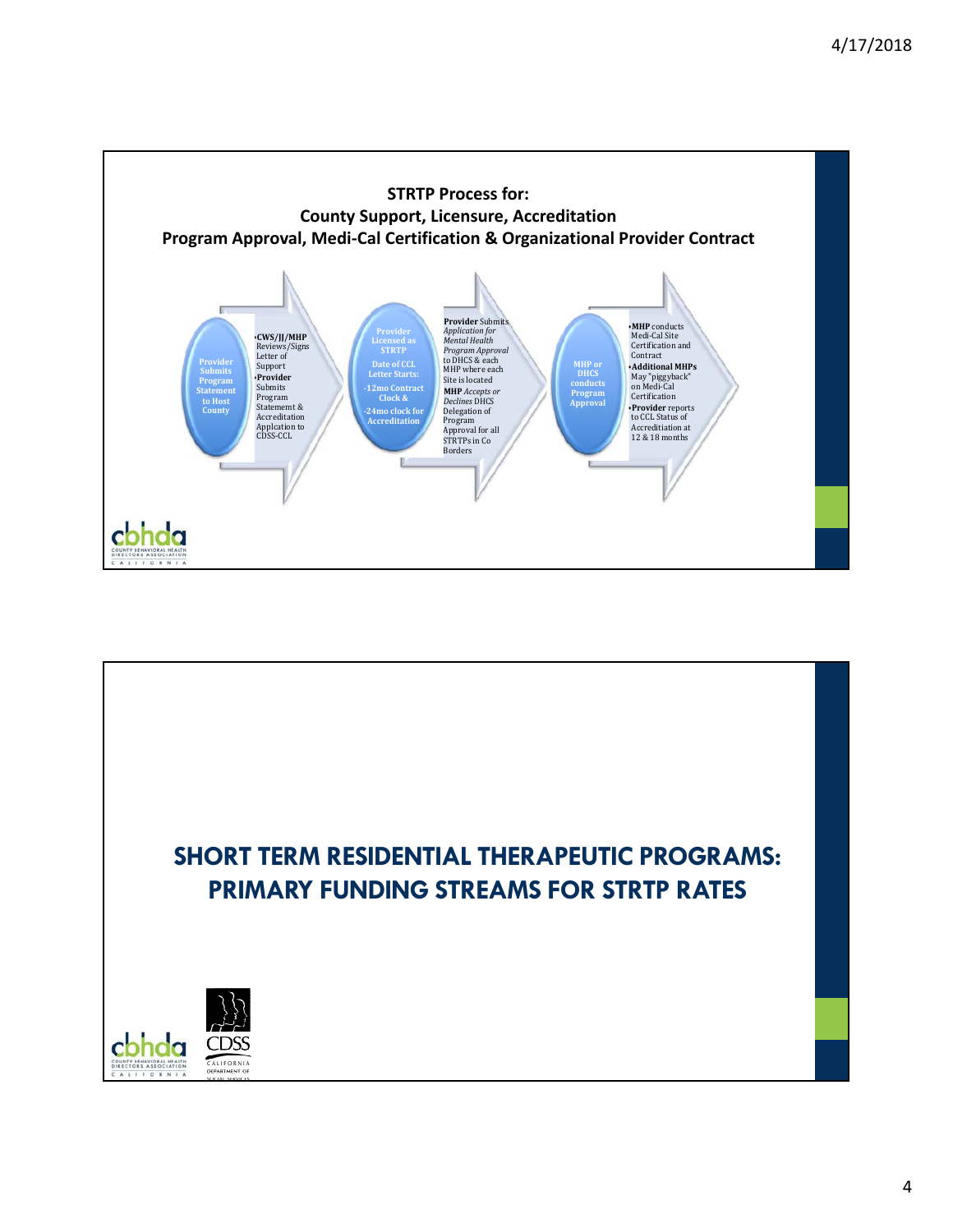

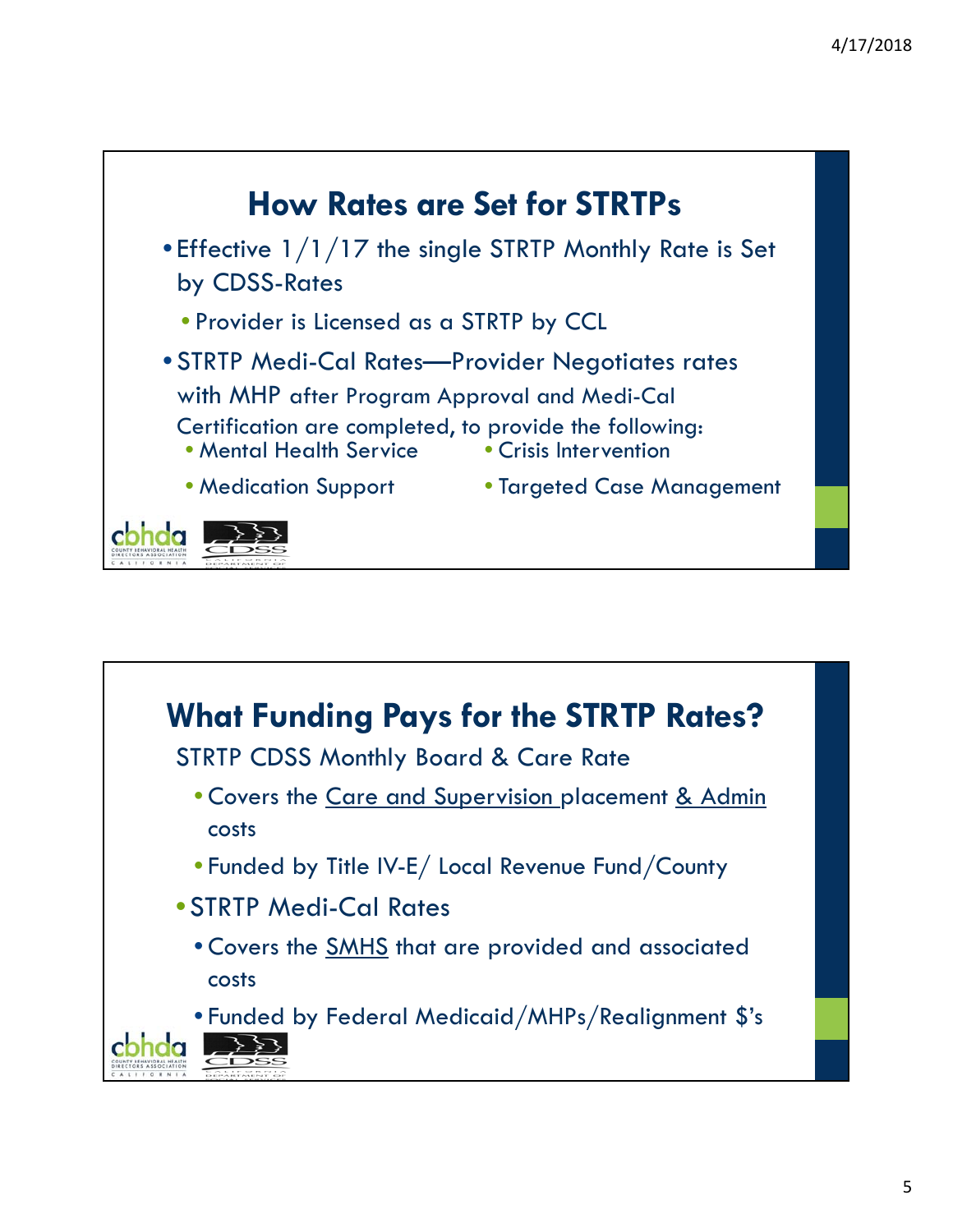# **Title IV-E Care and Supervision is…..** Care and Supervisions is a maintenance payment and under Title IV-E is defined in section 475(4) of the Social Security Act as: "… payments to cover the cost of (and the cost of providing) food, clothing, shelter, daily supervision, school supplies, **…".**  cbhda

### **Specialty Mental Health Services are** • **Medication Support Services** • **Mental Health Services**  • **Targeted Case Management** (Assessment, Plan Development, • **Crisis Stabilizations** Therapy, Rehabilitation, • **Therapeutic Foster Care** Collateral) • **Intensive Care Coordination**  • **Crisis Intervention Services (ICC)**  • **Therapeutic Behavioral ( TBS)** • **Intensive Home Based Services**• **Day Treatment Intensive** • **Day Rehabilitation Services** cbhda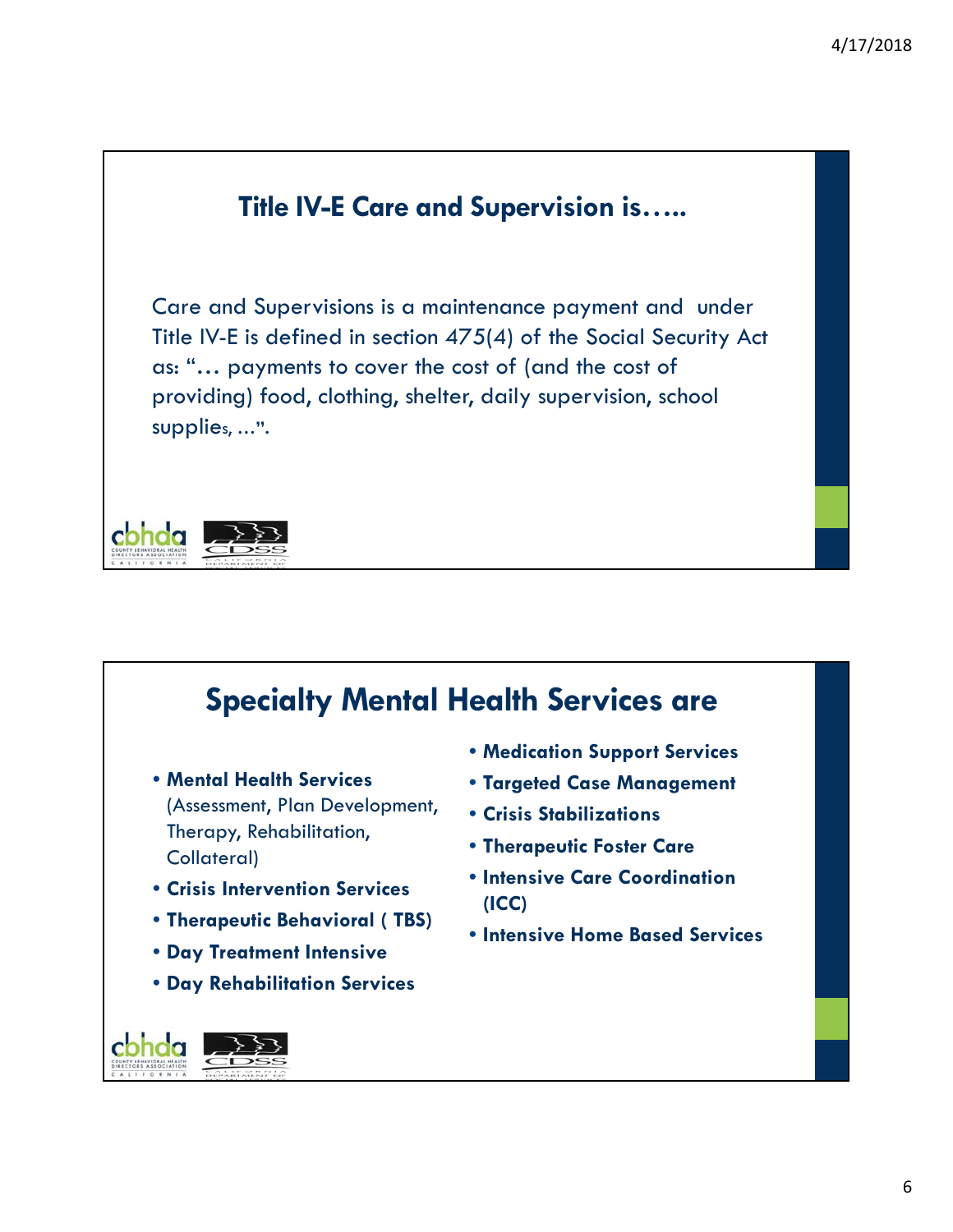# **Tracking Funding Streams for STRTP**

- Both funding streams must be tracked separately: Tracking staff costs and administrative expenses is imperative
- Providers should allocate costs appropriately based on governmental accounting standards (different world for some providers who are new to Medi-Cal Rate system) and standards set by MHPs, DHCS, and CDSS.



### **What does Federal Financial Participation (FFP) mean to Mental Health Plans (MHPs)?**

- Mental Health Plans are **reimbursed** a percentage of their actual expenditures (Certified Public Expenditures-CPE), based on the Federal Medical Assistance Percentage (FMAP)
- Federal Medicaid FFP for Medi-Cal Specialty Mental Health Services (SMHS) reimburses at approximately 50%
- Counties use *all* of their other sources as local match to draw down federal reimbursement

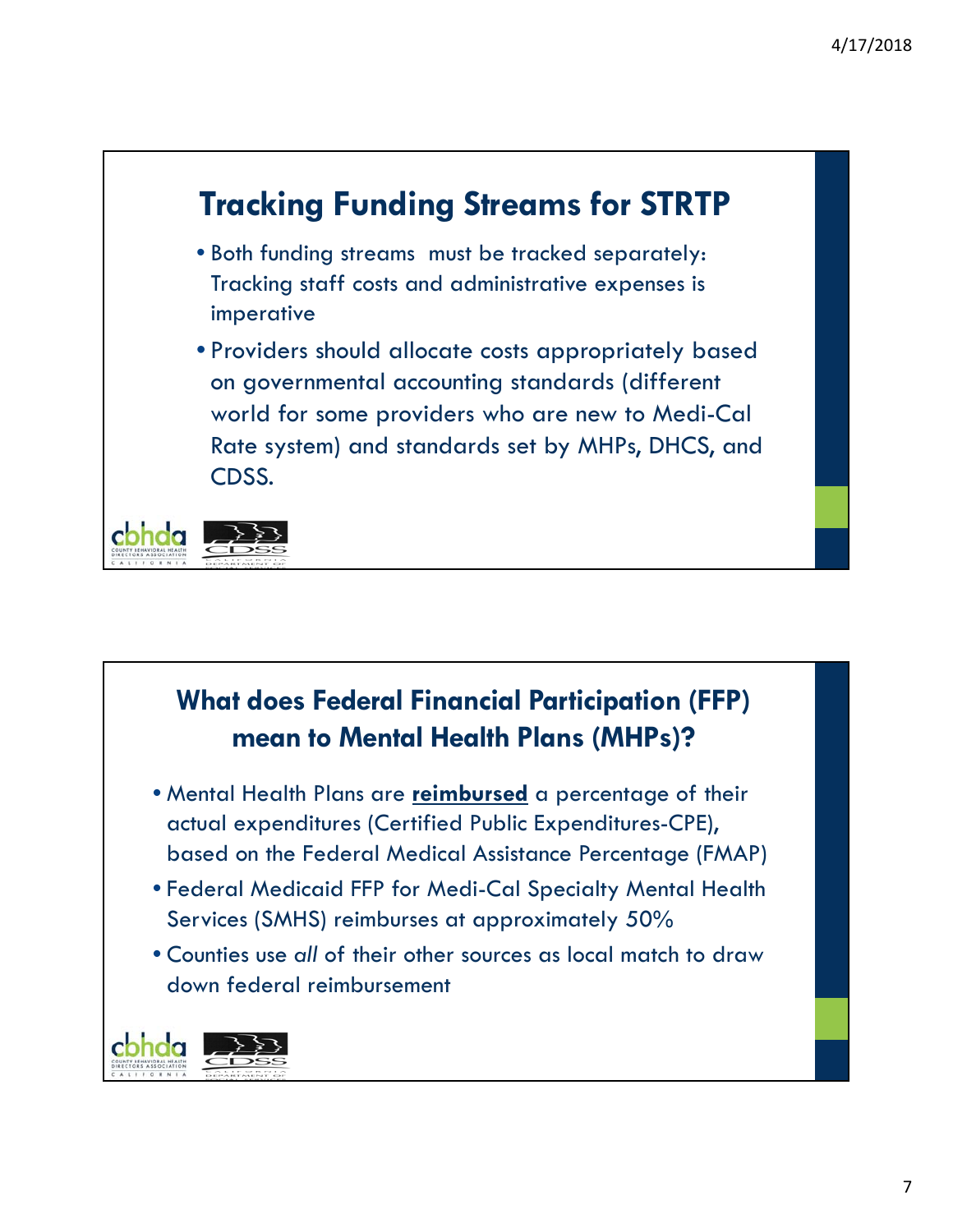

## **What Federal Financial Participation (FFP) mean for Foster Care Funding ?**

- The FFP (Title IV-E) for STRTPs and FFAs rates are managed at the State Level but is derived from the sharing ratios that are published by CDSS and listed on the CDSS website. FFP is 50% subject to a discount rate. (allowable activities)
- Counties are responsible for the match to Title IV-E, utilizing Local Revenue Fund (realigned State funds) and county funds
- Effective 1/1/2017, STRTPs were able to receive the rate upon licensure from CCL but can receive Medi-Cal funding only if they have a Mental Health Contract

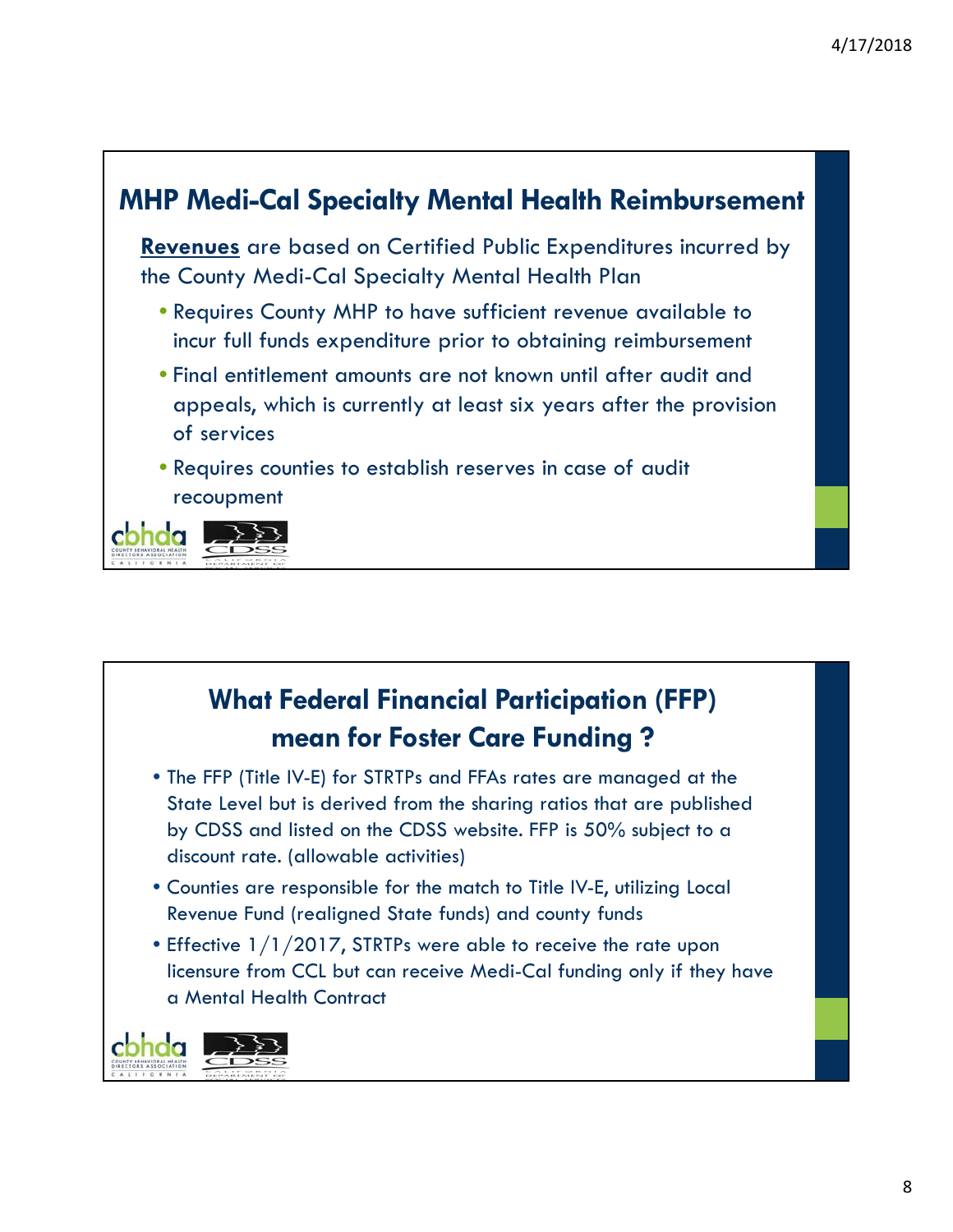

## **How Probation HBFC settings are Funded**

- Child Welfare provides maintenance payments for probation supervised youth. These payments go directly to the foster family (Resource Family) or the provider (FFA/GH/STRTP), depending on the placement**.**
- For Administrative funding an MOU between CW and Probation allows funding to be passed through to the Probation Department who will invoice the CW Department to include on their claims for reimbursement.
- Probation also gets Title IV-E funding for candidacy placements to prevent out of home placements. Candidacy is defined as Youth who are at serious or imminent risk of foster care placement (requires case plans, service referral, reasons can't be based on criminogenic behavior).

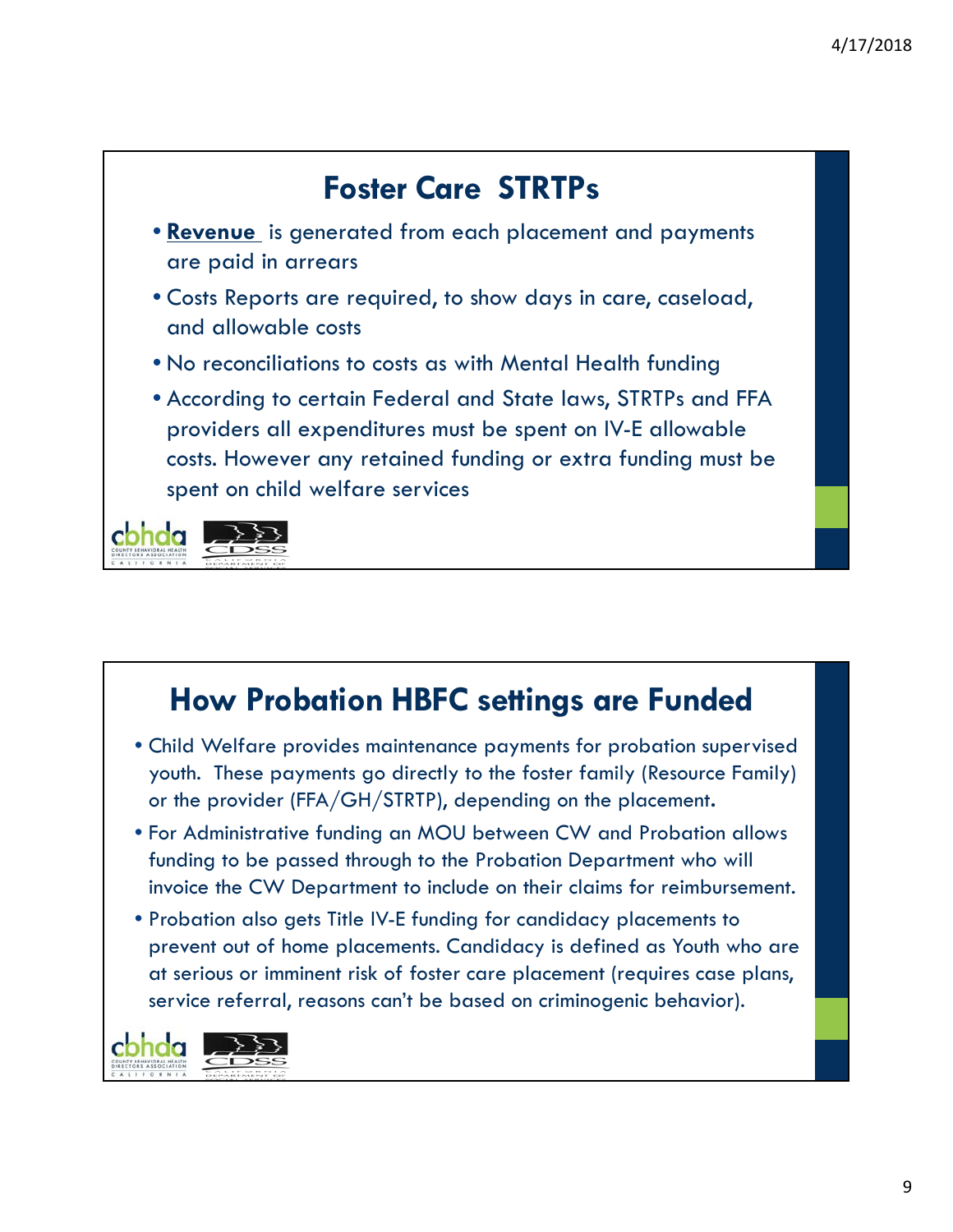## **THERAPEUTIC FOSTER CARE (TFC): FUNDING**



## **What is Therapeutic Foster Care (TFC)?**

- TFC is short-term, intensive, highly coordinated, trauma informed and individualized
- TFC is provided by TFC parent as part of the foster care system
- The child/youth will have complex emotional & behavioral needs
- Intended for children/youth who can receive the intensive and frequent mental health supports in a family environment
- TFC is a SMHS, is not a stand alone SMHS. ICC must be provided with TFC, and other medically necessary SMHS as set forth in the client plan.

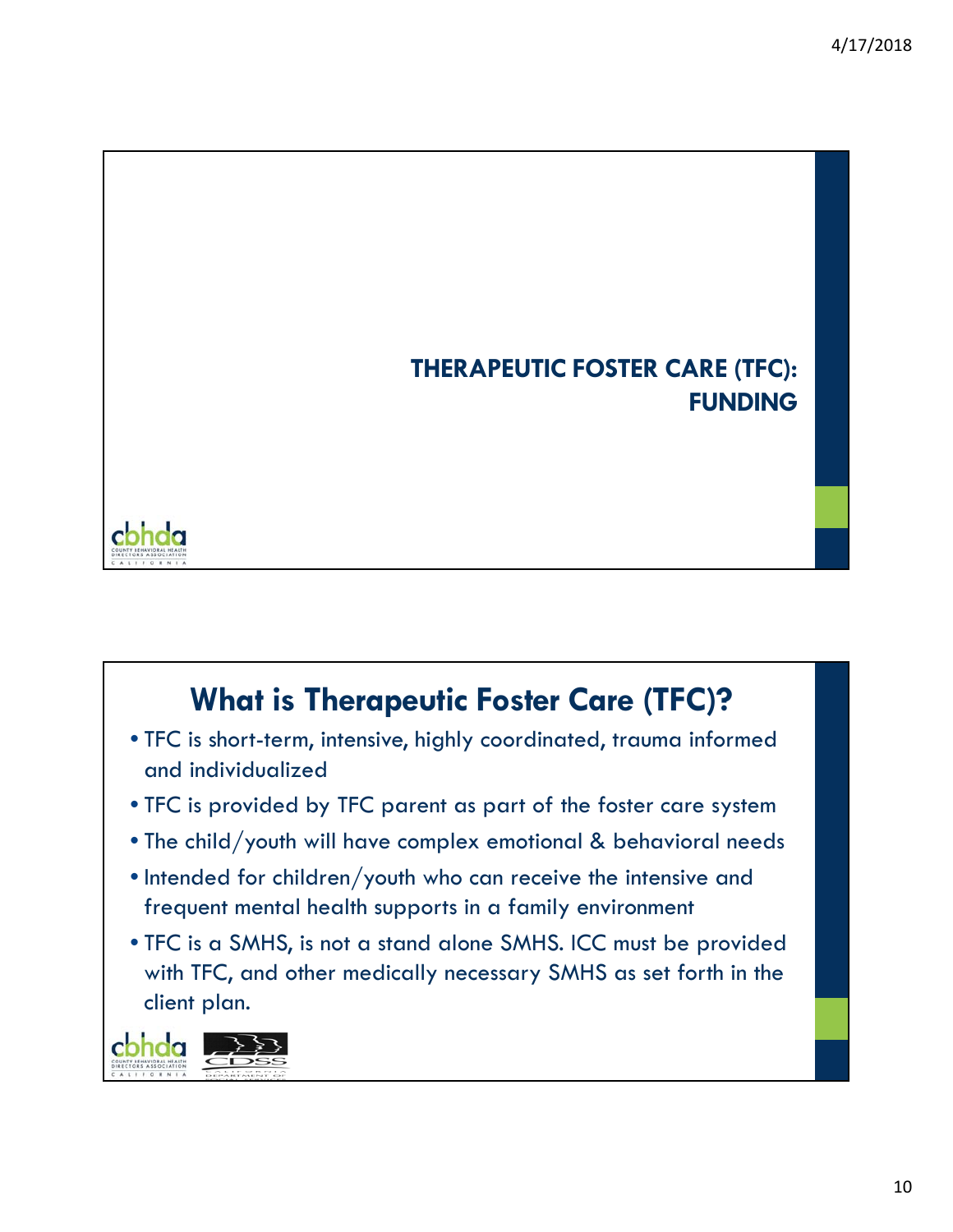

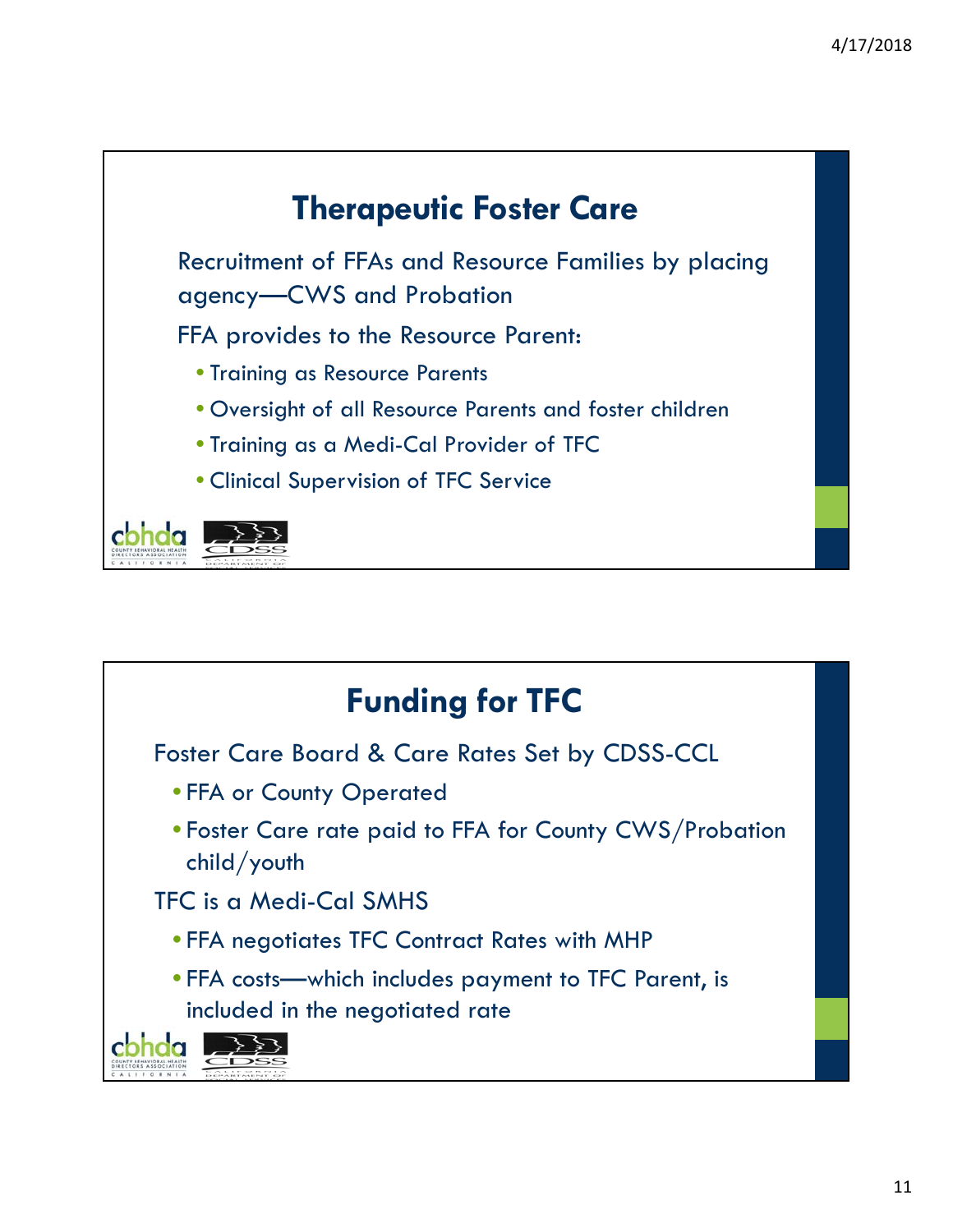

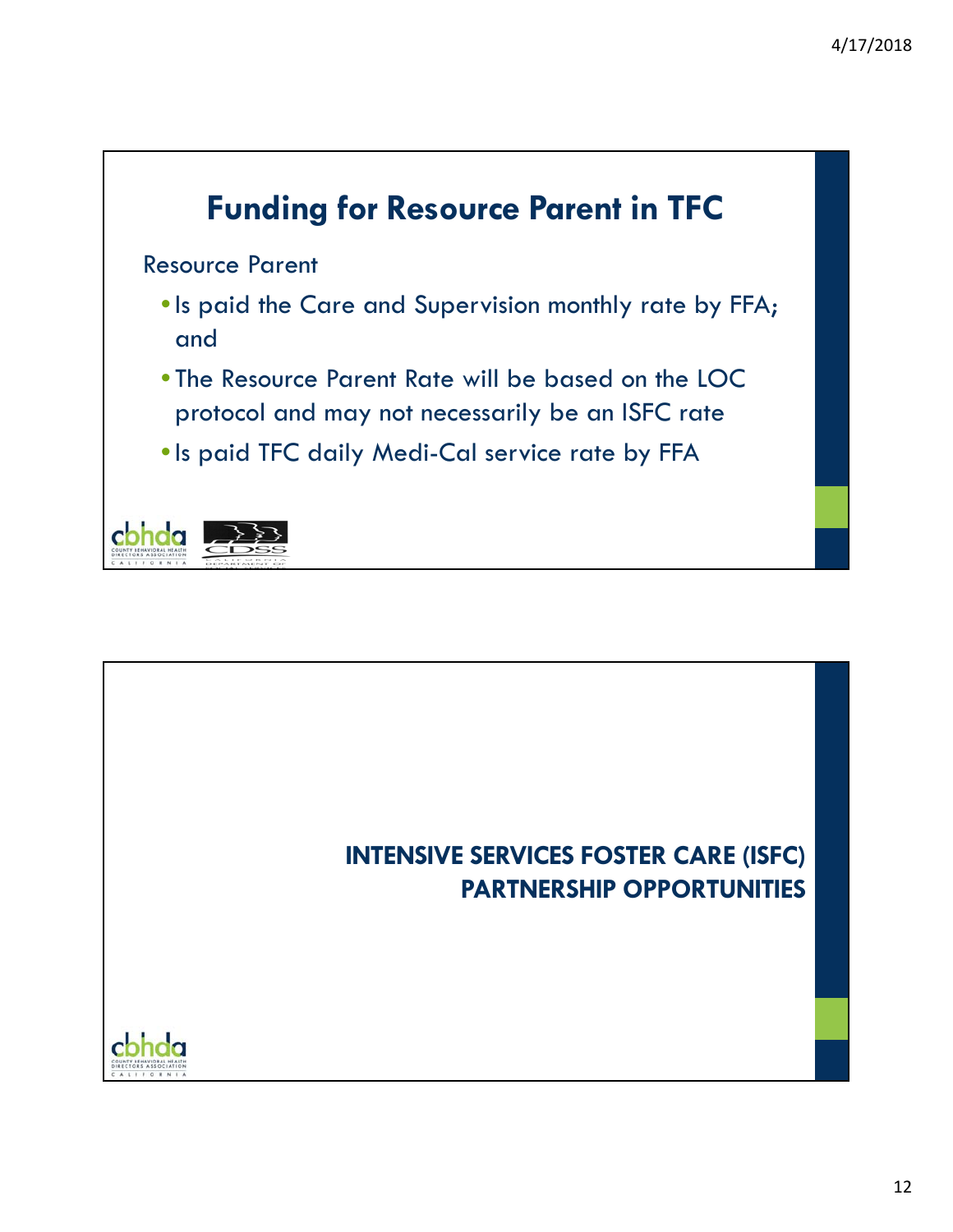

## **ISFC Partnership Opportunities**

- ISFC homes will provide intense services to allow children & youth to be placed in home-based settings and be successful
- FFAs and Probation should partner with MHPs regarding ISFC and TFC identifying Probation youth who can benefit from ISFC
- ISFC families should not be recruited based solely on child characteristics or acuity of need – (what's wrong with the child/youth) but rather the program should be message that a family's home is a place "where needed services will be provided for a child or youth that may require more day to day support and focus."
- See ACL 18-25 ISFC guidance



**DON'T LET IT BE A MISSED OPPORTUNITY !!!**